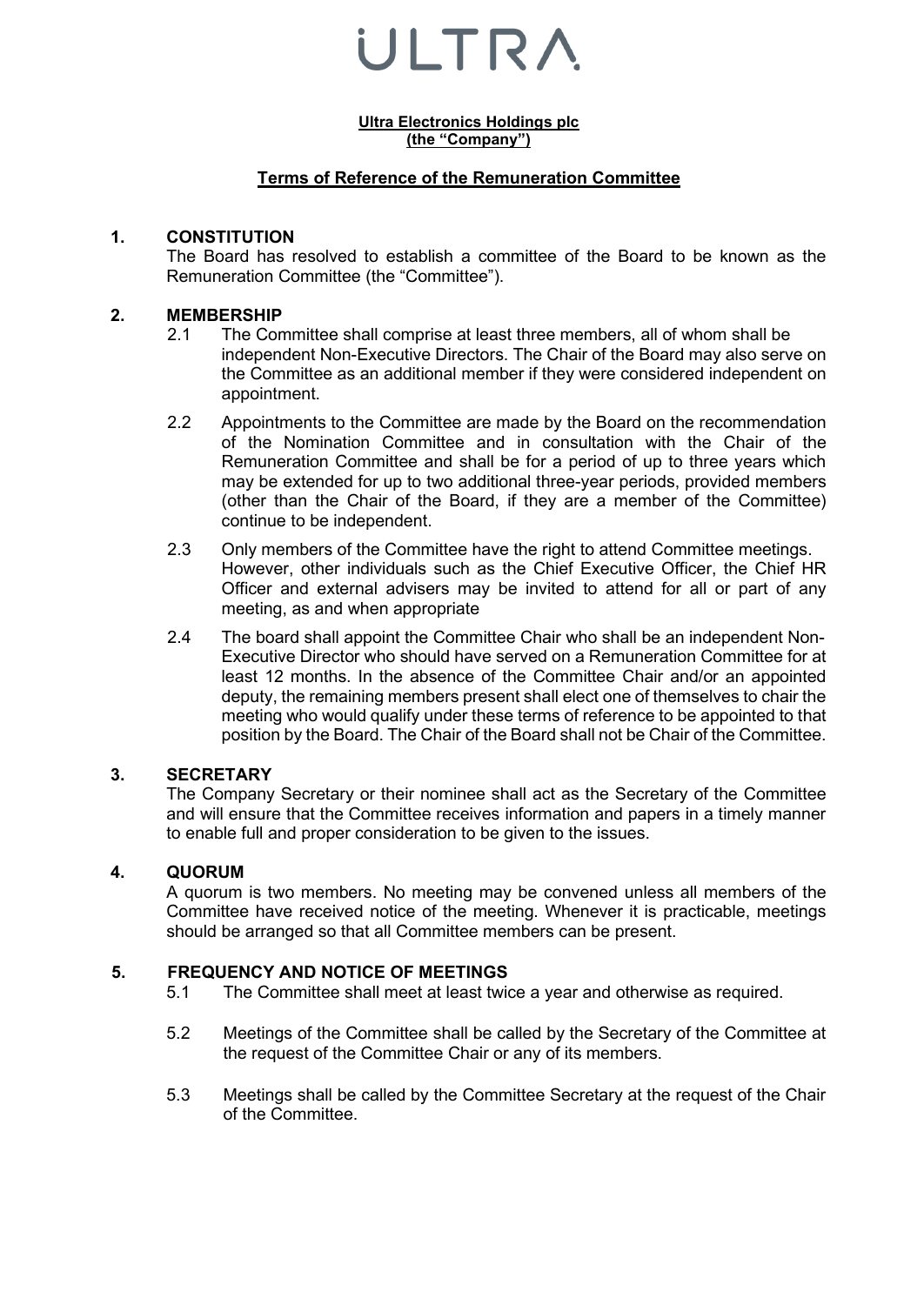5.4 Unless otherwise agreed, notice of each meeting confirming the venue, time and date together with an agenda of items to be discussed, shall be forwarded to each member of the Committee and any other person required to attend no later than five working days before the date of the meeting. Supporting papers shall be sent to Committee members and to other attendees, as appropriate, at the same time.

## **6. MINUTES OF MEETINGS**

- The Secretary shall minute the proceedings and resolutions of all committee meetings, including the names of those present and in attendance.
- 6.2 Draft minutes of committee meetings shall be circulated to all members of the Committee. Once approved, minutes should be circulated to all other members of the Board and the Company Secretary unless, exceptionally, the Committee Chair feels it would be inappropriate to do so.

## **7. ENGAGEMENT WITH SHAREHOLDERS**

The Chair of the Committee should attend the annual general meeting to answer any shareholder questions on the Committee's activities. In addition the Committee Chair should seek engagement with shareholders on significant matters related to the Committee's areas of responsibility, if appropriate or if requested by a major shareholder.

## **8. DUTIES**

The Committee should carry out the duties detailed below for the parent company, major subsidiary undertakings and the group as a whole, as appropriate.

The Committee shall:

- 8.1 Have delegated responsibility for determining the policy for Directors' remuneration and setting remuneration for the company's Chair and Executive Directors and senior management, including the Company Secretary, in accordance with the Principles and Provisions of the Code.
- 8.2 Establish remuneration schemes that promote long-term shareholding by Executive Directors that support alignment with long-term shareholder interests, with share awards subject to a total vesting and holding period of at least five years], and a formal policy for post-employment shareholding requirements encompassing both unvested and vested shares.
- 8.3 Design remuneration policies and practices to support strategy and promote long-term sustainable success, with executive remuneration aligned to company purpose and values, clearly linked to the successful delivery of the company's long-term strategy, and that enable the use of discretion to override formulaic outcomes and to recover and/or withhold sums or share awards under appropriate specified circumstances.
- 8.4 When determining Executive Director remuneration policy and practices, consider the Code requirements for clarity, simplicity, risk mitigation, predictability, proportionality and alignment to culture.
- 8.5 No Director or senior manager shall be involved in any decisions as to their own remuneration outcome. The Board itself or, where required by the Articles of Association, the shareholders should determine the remuneration of the Non-Executive Directors within the limits set in the Articles of Association.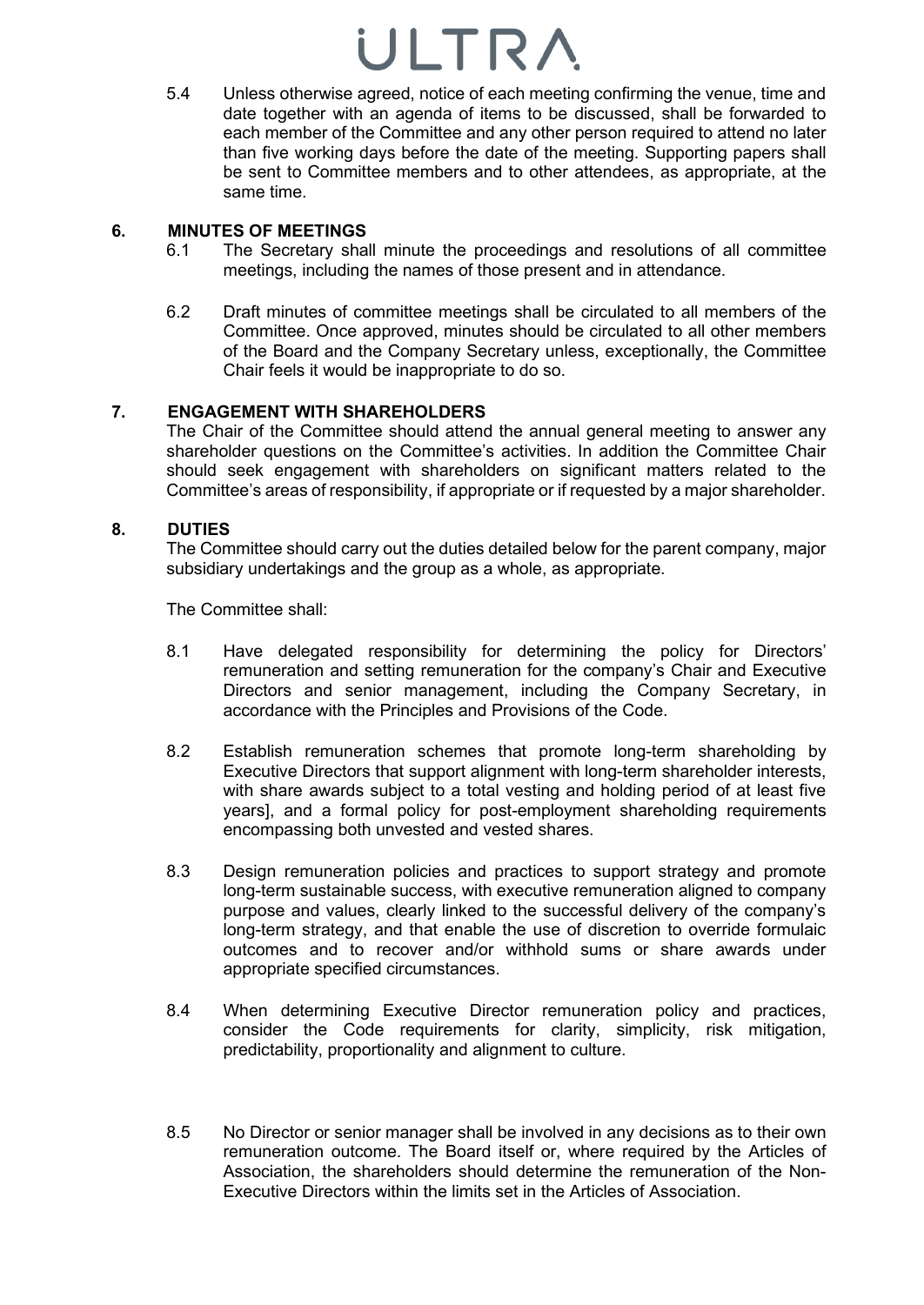- 8.6 In determining remuneration policy, take into account all other factors which it deems necessary including relevant legal and regulatory requirements, the provisions and recommendations of the Code and associated guidance. The objective of such policy shall be to attract, retain and motivate executive management of the quality required to run the company successfully without paying more than is necessary, having regard to views of shareholders and other stakeholders.
- 8.7 Review the ongoing appropriateness and relevance of the remuneration policy.
- 8.8 Within the terms of the agreed policy and in consultation with the Chair and/or Chief Executive Officer, as appropriate, determine the total individual remuneration package of each Executive Director, the company Chair and senior managers including bonuses, incentive payments and share options or other share awards. The choice of financial, non-financial and strategic measures is important, as is the exercise of independent judgement and discretion when determining remuneration awards, taking account of company and individual performance, and wider circumstances.
- 8.9 Have full authority to appoint remuneration consultants and to commission or purchase any reports, surveys or information which it deems necessary at the expense of the company. However, the committee should avoid designing pay structures based solely on benchmarking to the market or on the advice of remuneration consultants.
- 8.10 Review the design of all share incentive plans for approval by the Board and, where required, shareholders. For any such plans, determine each year whether awards will be made, and if so, the overall amount of such awards, the individual awards for Executive Directors and senior managers, and the performance targets to be used.
- 8.11 Review workforce remuneration and related policies.
- 8.12 Work and liaise as necessary with other Board Committees, ensuring the interaction between Committees and with the Board is reviewed regularly.

## **9. REPORTING RESPONSIBILITIES**

- 9.1 The Committee Chair shall report to the Board after each meeting on the nature and content of its discussion, recommendations and action to be taken.
- 9.2 The Committee shall make recommendations to the Board where it deems appropriate on any area within its remit, where action or improvement is needed, and adequate time should be available for board discussion when necessary.
- 9.3 The Committee shall provide a description of its work in the annual report in line with the requirements of the UK Corporate Governance Code.
- 9.4 The Committee shall also ensure that provisions regarding disclosure of information as set out in The Companies (Directors' Remuneration Policy and Directors' Remuneration Report) Regulations 2019 and the Code are fulfilled, and that a report on the Directors' remuneration policy and practices is included in the company's annual report and put to shareholders for approval at the AGM as necessary.